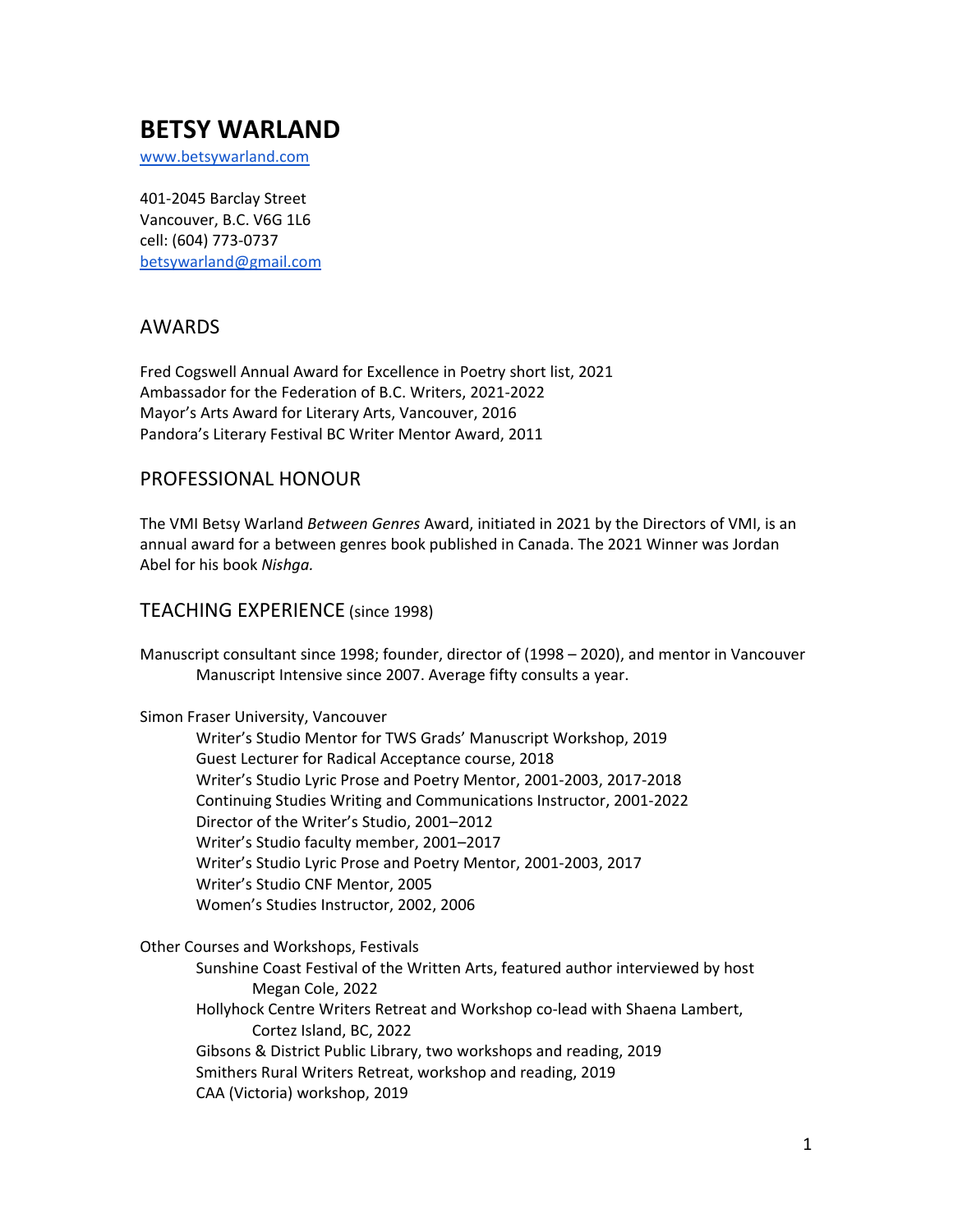CAA (Vancouver) workshop & Blue Pencil, 2019 Restarting Your Stalled Story, SFU workshop, 2019 CNFC conference Master Class, 2018 Storying Climate Change, workshops, 2018 Workshop/performance of *The Art of Camouflage* chamber opera by composer Lloyd Burritt based on *Oscar of Between*, 2018 Puerto Vallarta Writers' Group workshop, 2018 New West Writer's daylong event, Blue Pencil, 2018 Growing Room Festival workshop, 2017 The Poetry School, London, UK, workshop Lyric Prose: Following the Inquiring Line, 2017 The Poetry Library at Southbank Centre, London, UK, workshop Queer Poet Teachers, 2016 Toronto, Victoria, Montreal, Sechelt, Nanoose Bay, Edmonton, Salt Spring Island, Vancouver, workshops for Writing the Between, Self-Editing: The Layers Technique, and Working with Contradictions, 2012–2016 Metchosin International Summer School for the Arts, faculty, 2013 Vancouver International Song Institute, faculty, 2012 and 2013 Writers' Union of Canada cross-country Professional Development workshop, presenter, 2010 and 2011 Chroma Arvon Residential, Devon, UK, workshop, 2008 *Chroma Journal*, London, UK, workshop, 2007 Booming Ground (University of British Columbia), Sage Hill, West Word and Goddard College, courses and workshops (early 2000s)

### WRITING EXPERIENCE (since 1996)

Canada Council for the Arts grant for *Oscar of Between*, 2013

#### Jury Member and Judge

*Prairie Fire* CNF judge, 2018 CNFC *Carte Blanche* national contest judge, 2018 Malahat Open Season CNF judge, 2017 BC Arts Council Literary Grants jury, December 2014 Room Magazine Creative Nonfiction judge, 2013 Saskatchewan Creative Nonfiction Award judge, 2011 Dorothy Livesay Poetry Book Award (BC Book Awards) jury, 2010 Chroma International Queer Writing Competition judge, 2008 *Arc Poetry Magazine*'s Archibald Lampman Award judge, 2002 Governor General's Poetry Award jury, 1996

#### Guest Editor

*The Malahat Review* — Queer Perspectives issue CNF, 2019 US online journal *Trivia*, issues 10 (2009) and 11 (2010)

Festival Reader, Presenter, Moderator and Panelist

WORD Vancouver Curator and Moderator for five LGBTQ2S readings, 2020. CNFC Conference, Festival Reader, Presenter, Moderator and Panelist, 2019 and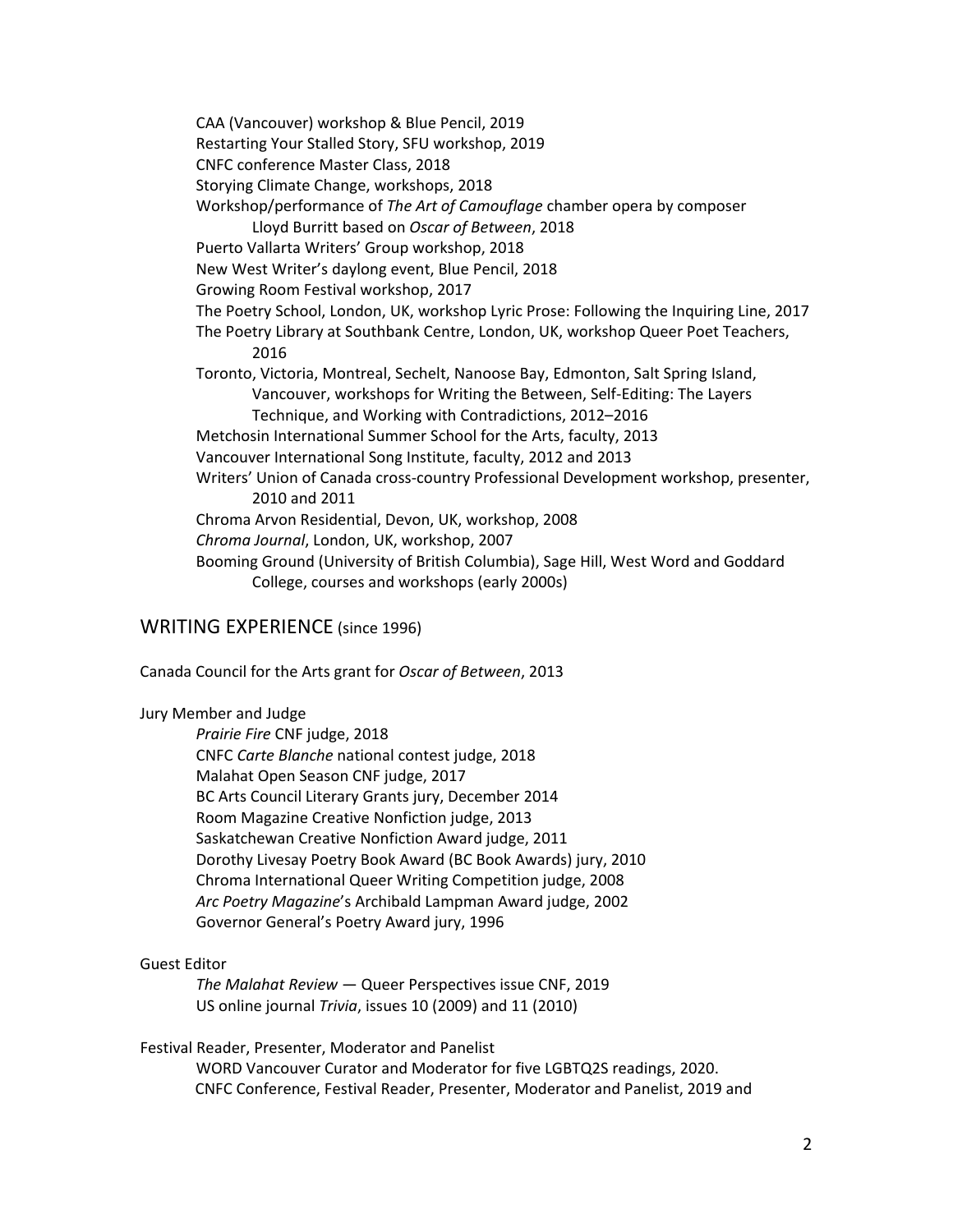2020.

CNFC Conference Panel, 2019

Growing Room Festival 2018, 2019 panelist and moderator

BC Federation of Writers Spring Writers Festival (Nanaimo) workshop and panel, 2019

BC Federation of Writers panelist on publishing event, 2019

Vancouver International Writers' Festival panel moderator, 2018

Wild Writers Festival, Waterloo, ON, workshop and panel, 2017

TWUC conference presenter, 2017

CNF Collective Conference Presenter, 2017

Memorial University Lecturer, 2017

The March Hare Festival (NFDL), 2017

Verses Festival of Words, 2017

Incite VWF/VPL Reading, 2016

Art Bar Reading, Toronto, 2016

Reykjavik UNESCO City of Literature, Iceland, 2016

Word Vancouver, 2016

Litfest – Edmonton's Nonfiction Festival, 2016

Victoria Writers Festival, 2016

Whistler Writers Festival, 2016

Victoria Writers Festival, panelist, 2014

CCWWP, presented The Page is the Stage I Live On, 2014

Queer Arts Festival, Vancouver, 2013

Virginia Woolf Conference, Vancouver, 2013

Precarious Theorizing Symposium, University of Alberta, keynote speaker and workshop leader, 2012

Canadian Writers and Writing Programs Association Founding Convention, presenter, 2010

ACCUTE-Congress, Montreal, presenter, 2010

Harrison Festival of the Arts, BC, 2006

West Coast Poetry Festival, Vancouver, 2005

Association of Writers and Writing Programs Conference, Vancouver, panelist, 2005 Poetry Matters Festival, hosted by Dionne Brand, Simon Fraser University, 2002

Wider Boundaries of Daring: The Modernist Impulse in Canadian Women's Poetry Conference, University of Windsor, presented Phyllis Webb: The Spirit of Inquiry, 2001

#### Organizer

Chair of The Writers' Union of Canada Conference Programming Committee, 2011–2012 Vice-President of Creative Nonfiction Collective, 2012; co-founder, with Myrna Kostash, 2005

Advocate on the Writers' Union of Canada National Council, 2010–2012

#### Music Contributor

One-act street opera, *Camouflage Complex: The Art of Deception*, based on my book *Oscar of Between* (2016), composed by Lloyd Burritt, premiered at the downtown Vancouver Public Library, June 11, 2022